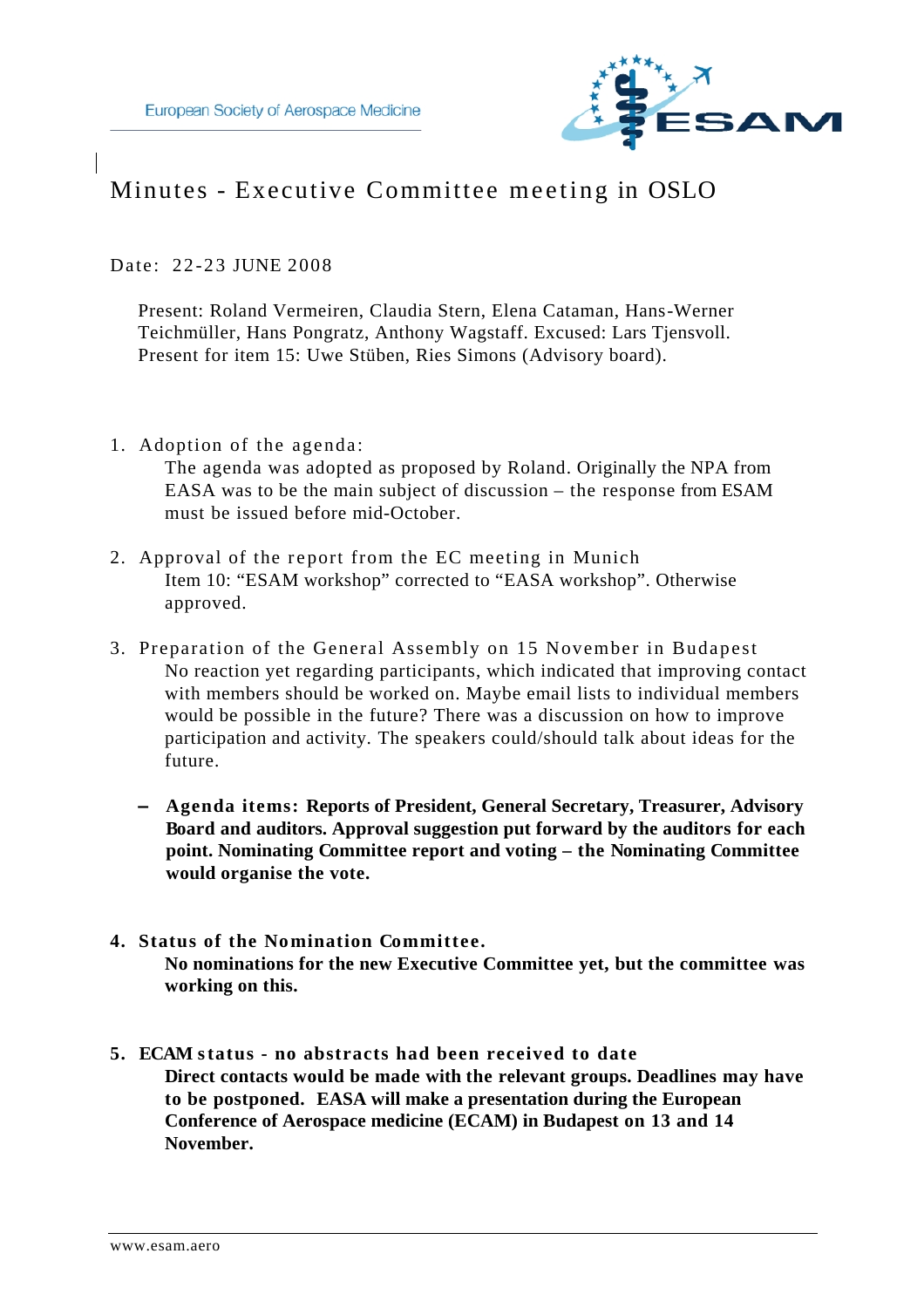

**6. Membership status**

**The following new members were accepted:**

**Hellenic aerospace medical society Hungarian society of aviation and space medicine Irish society of aviation medicine English association of aviation medical examiners**

**The AMC in Toulouse would be invited to be an associate member of ESAM.**

**The EC noted the name change of the Croatian association, which would be updated in the registers.**

**7. Status as regards fees**

**Paid so far: AIMAS, AMABEL, GAAME, DGLRM, Moldovan Society.** 

**8. Status of training harmonisation**

**Elena informed the meeting about the work so far, including communication with the International Academy of Aviation and Space Medicine on this issue. Both the training of AMEs and pilots were of interest for European harmonisation. General aviation pilots were subject only to national regulations on training, this group being of greater risk for many types of accidents, including spatial disorientation. The group would continue to work on strategies for developing this area in Europe.** 

**A discussion was held on the possibility of setting up a user group of European providers of such training.** 

**9 Website status**

**The ECAM and GA info and updated member info should be issued promptly.** 

**10. Flyers, pins and certificates.**

**3000 flyers had been produced, courtesy of EUROCONTROL. Similarly, certificates of membership had been produced for issue to paying member associations of ESAM. Pins were in production – the design already having been finalised.**

**11. EASA – work within ESSI.**

**Roland briefed the EC on meetings at EASA in Cologne with the project leaders of the European Strategic Safety Initiative (ESSI) and the importance of finding at least 3 candidates (and stand-ins) for the 3 ESSI workgroups: commercial aviation, general aviation and helicopters.**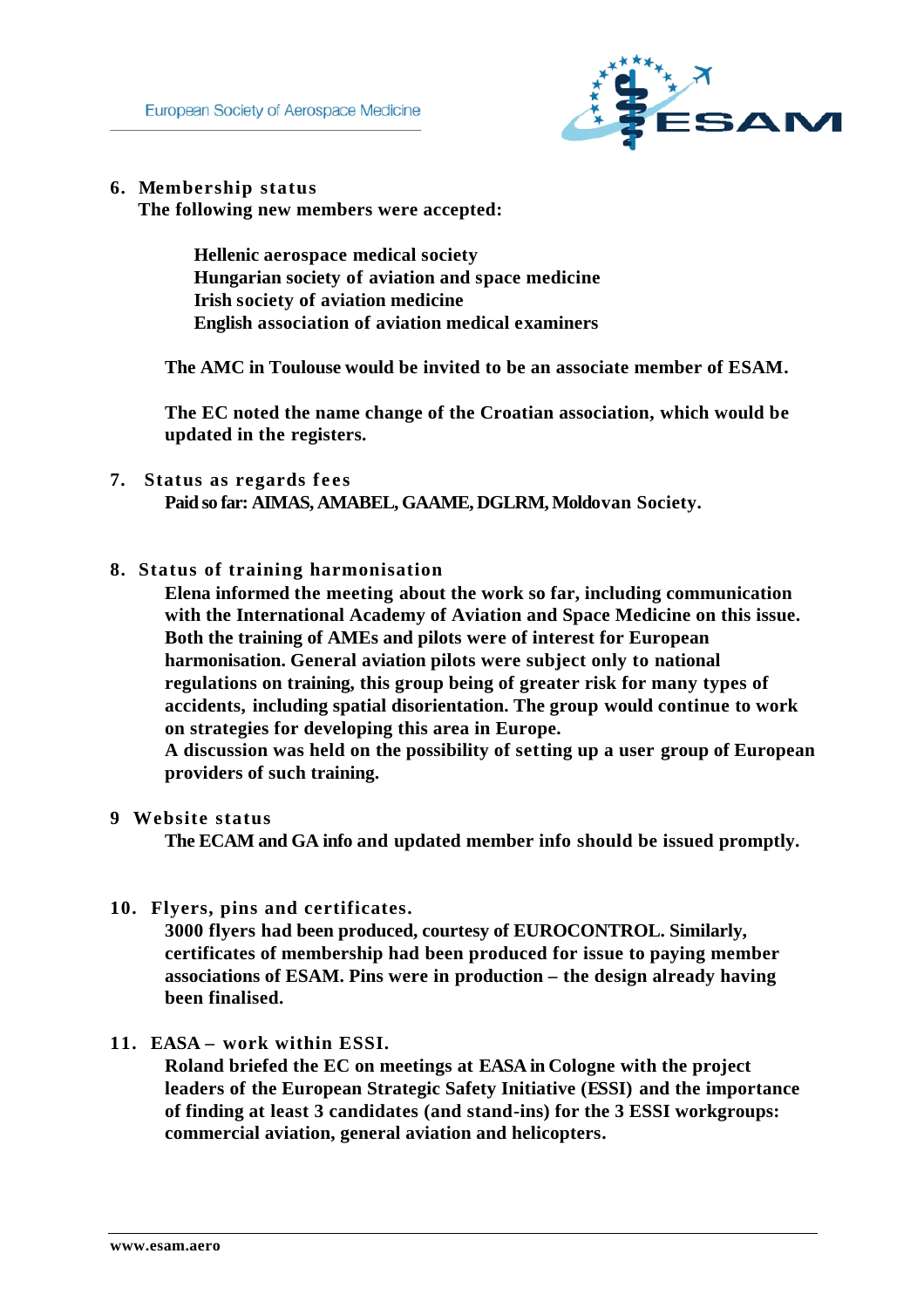

## **12. Debriefing on AsMA congress**

**The President of ESAM had attended the AsMA Council meeting. He made a report on the membership and activities of ESAM. The AsMA Council was very interested and looked forward to future collaboration. Representatives from the European national associations and ESAM were welcome to apply for membership and active work within the Council (candidates to be found via the website?).**

**The ESAM meeting was very well attended. There was a general presentation of activities by the President, a report by the task force for the European harmonisation in aviation medicine training by Dr Cataman and a debriefing of the activity of the Advisory Board by Dr Stüben. A general discussion followed, including a debate about a more political versus a more scientific approach regarding EASA proposals, especially concerning the new LPL. Efforts had to be made to build up within Europe a network of domain specialists working in aviation medicine and also to lobby our viewpoints. More active work within AsMA was also welcomed but ESAM members had to actively apply. Excellent collaborative discussions had been held with the new elected President of AsMA, Dr Bellenkes, possibly leading to the application of AsMA to become an associated member of ESAM (ESAM was already an affiliated member of AsMA). He would like to have more contact with the European national associations and ESAM.**

#### **13. Presentations at the Wiesbaden congress**

**At the congress of the DGLRM (German Association of Aerospace Medicine) in Wiesbaden, the President would give a presentation on ESAM and a second presentation would perhaps follow.**

#### **14. ICASM congress**

**The President had sent a poster presentation about ESAM to the Academy for the ICASM congress in Bangkok in September 2008.**

### **15. Work of the Advisory Board**

**NPA EASA - The EC decided that the member associations should be informed by email that the NPA was open and that ESAM was working on a response to this before the deadline in mid-October. The Advisory Board would not be able to prepare a finished document before August 5. The EC would therefore work in parallel with the Advisory Board, the President being the point of contact. The EC was responsible for the final document and would submit it on behalf of ESAM after making it known to all the member associations and giving them the opportunity to respond also to EASA if they felt it necessary.**